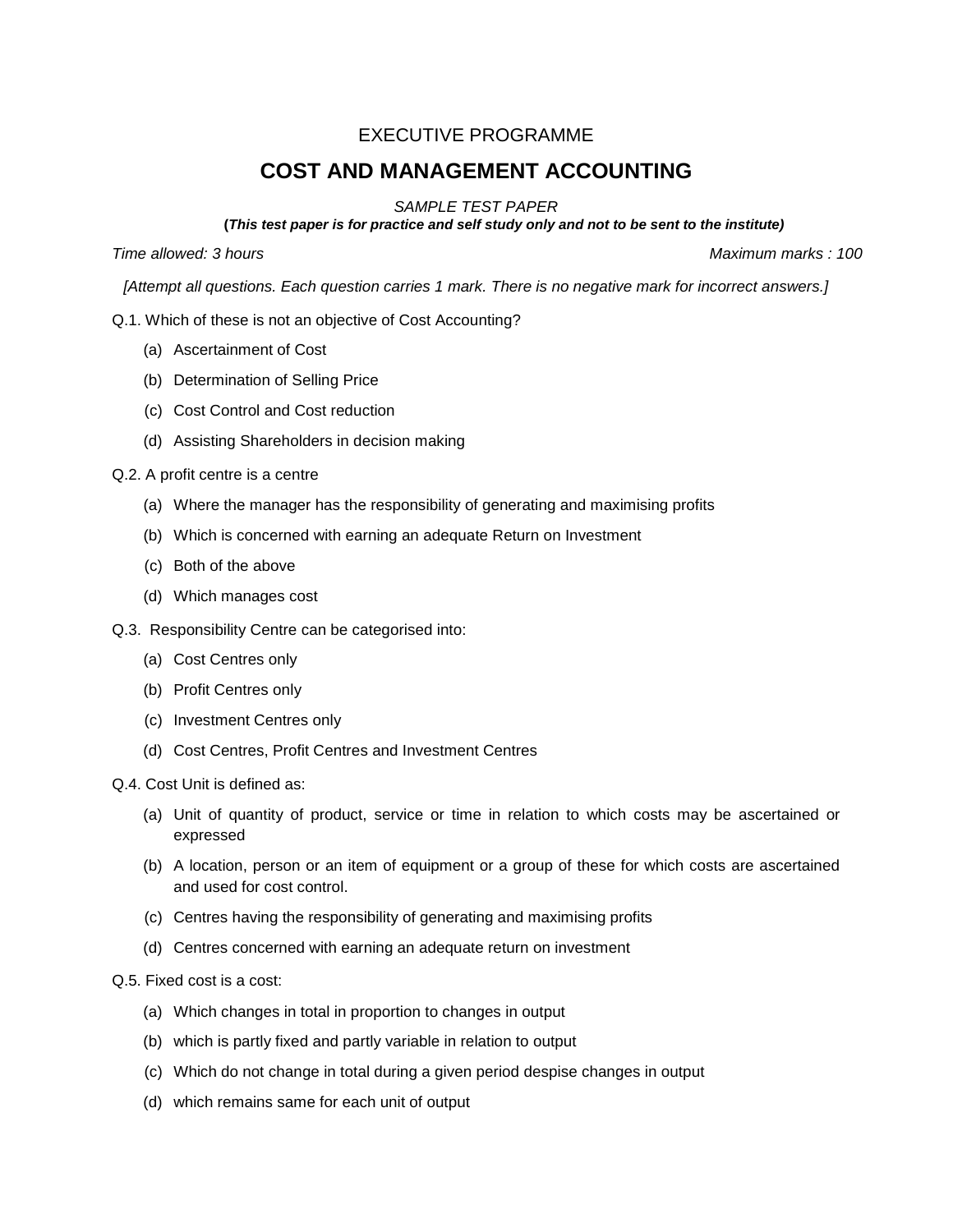Q.6. Uncontrollable costs are the costs which be influenced by the action of a specified member of an undertaking.

- (a) can not
- (b) can
- (c) may or may not
- (d) must
- Q.7. Element/s of Cost of a product are:
	- (a) Material only
	- (b) Labour only
	- (c) Expenses only
	- (d) Material, Labour and expenses
- Q.8. Abnormal cost is the cost:
	- (a) Cost normally incurred at a given level of output
	- (b) Cost not normally incurred at a given level of output
	- (c) Cost which is charged to customer
	- (d) Cost which is included in the cost of the product
- Q.9. Conversion cost includes cost of converting……….into……..
	- (a) Raw material, WIP
	- (b) Raw material, Finished goods
	- (c) WIP, Finished goods
	- (d) Finished goods, Saleable goods

#### Q.10. Sunk costs are:

- (a) relevant for decision making
- (b) Not relevant for decision making
- (c) cost to be incurred in future
- (d) future costs
- Q.11. Describe the method of costing to be applied in case of Nursing Home:
	- (a) Operating Costing
	- (b) Process Costing
	- (c) Contract Costing
	- (d) Job Costing
- Q.12. Describe the cost unit applicable to the Bicycle industry:
	- (a) per part of bicycle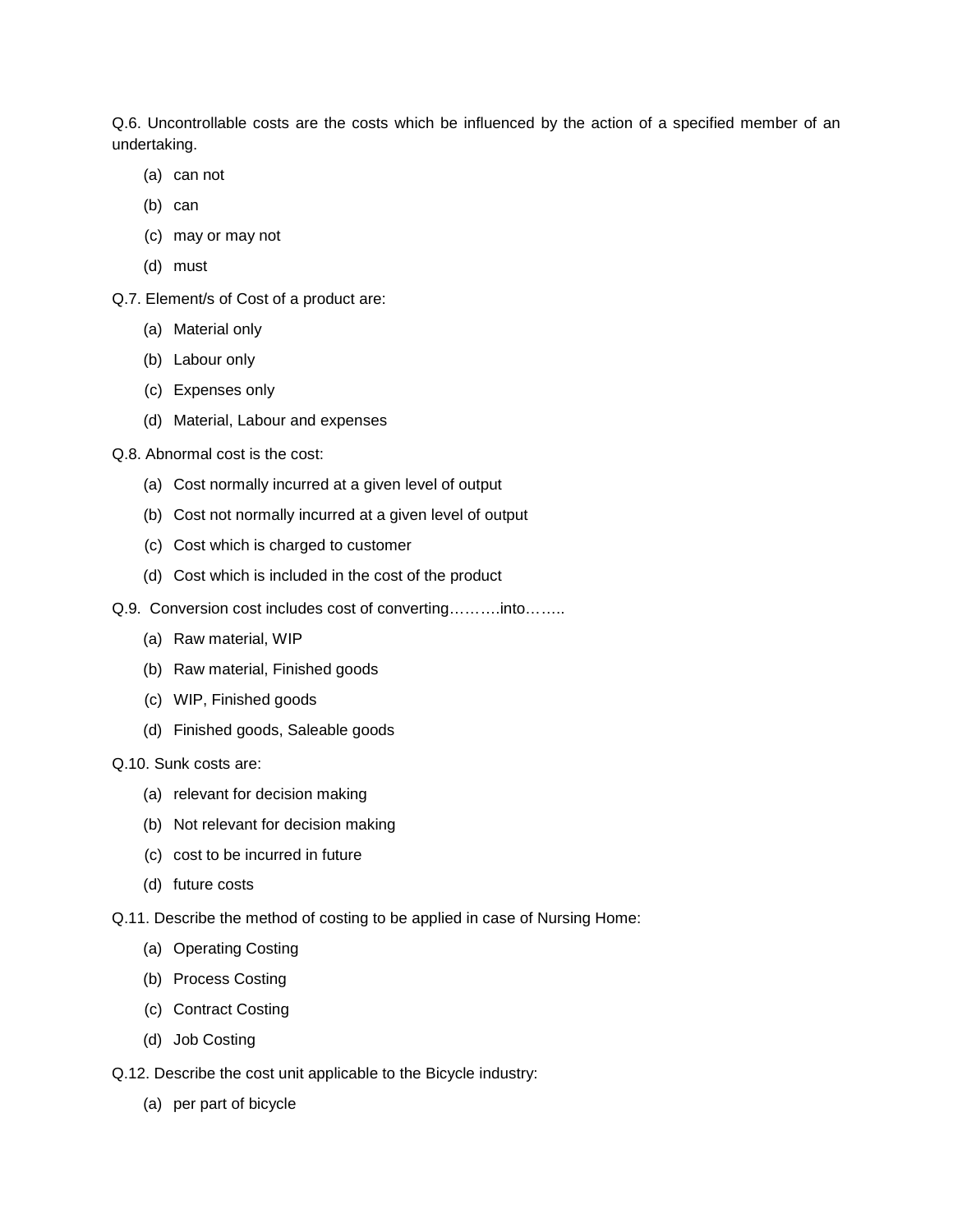- (b) per bicycle
- (c) per tonne
- (d) per day
- Q.13. Calculate the prime cost from the following information:

Direct material purchased: Rs. 1,00,000

Direct material consumed: Rs. 90,000

Direct labour: Rs. 60,000

Direct expenses: Rs. 20,000

Manufacturing overheads: Rs. 30,000

- (a) Rs. 1,80,000
- (b) Rs. 2,00,000
- (c) Rs. 1,70,000
- (d) Rs. 2,10,000

#### Q. 14. Total cost of a product: Rs. 10,000 Profit: 25% on Selling Price Profit is:

- (a) Rs. 2,500
- (b) Rs. 3,000
- (c) Rs. 3,333
- (d) Rs. 2,000
- Q.15. Calculate cost of sales from the following:

| Rs. 2,00,000 |
|--------------|
| Rs. 1,00,000 |
| Rs. 10,000   |
| Rs. 20,000   |
| Rs. 30,000   |
|              |
| Rs. 10,000   |
|              |
|              |

- (b) Rs. 2,80,000
- (c) Rs. 3,00,000
- (d) Rs. 3,20,000

Q.16. Calculate value of closing stock from the following:

Opening stock of finished goods (500 units) : Rs. 2,000 Cost of production (10000 units) : Rs. 50,000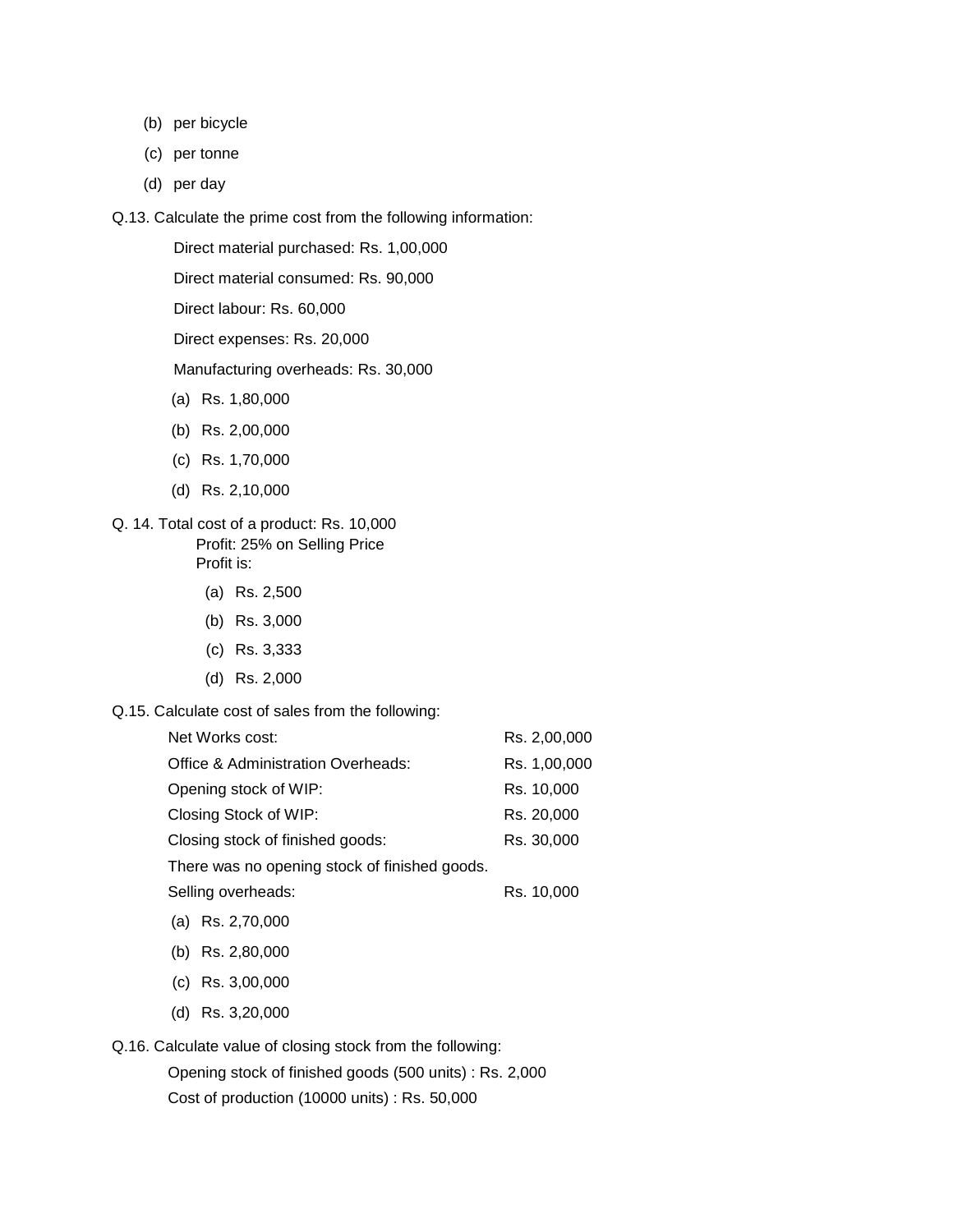Closing stock (1000 units):?

- (a) Rs. 4,000
- (b) Rs. 4,500
- (c) Rs. 5,000
- (d) Rs. 6,000

Q. 17. Which of these is not a Material control technique:

- (a) ABC Analysis
- (b) Fixation of raw material levels
- (c) Maintaining stores ledger
- (d) Control over slow moving and non moving items
- Q.18. Out of the following, what is not the work of purchase department:
	- (a) Receiving purchase requisition
	- (b) Exploring the sources of material supply
	- (c) Preparation and execution of purchase orders
	- (d) Accounting for material received
- Q.19. Bin Card is a
	- (a) Quantitative as well as value wise records of material received, issued and balance;
	- (b) Quantitative record of material received, issued and balance
	- (c) Value wise records of material received, issued and balance
	- (d) a record of labour attendance
- Q.20. Stores Ledger is a:
	- (a) Quantitative as well as value wise records of material received, issued and balance;
	- (b) Quantitative record of material received, issued and balance
	- (c) Value wise records of material received, issued and balance
	- (d) a record of labour attendance
- Q.21. Re-order level is calculated as:
	- (a) Maximum consumption x Maximum re-order period
	- (b) Minimum consumption x Minimum re-order period
	- (c) 1/2 of (Minimum + Maximum consumption)
	- (d) Maximum level Minimum level
- Q.22. Economic order quantity is that quantity at which cost of holding and carrying inventory is:
	- (a) Maximum and equal
	- (b) Minimum and equal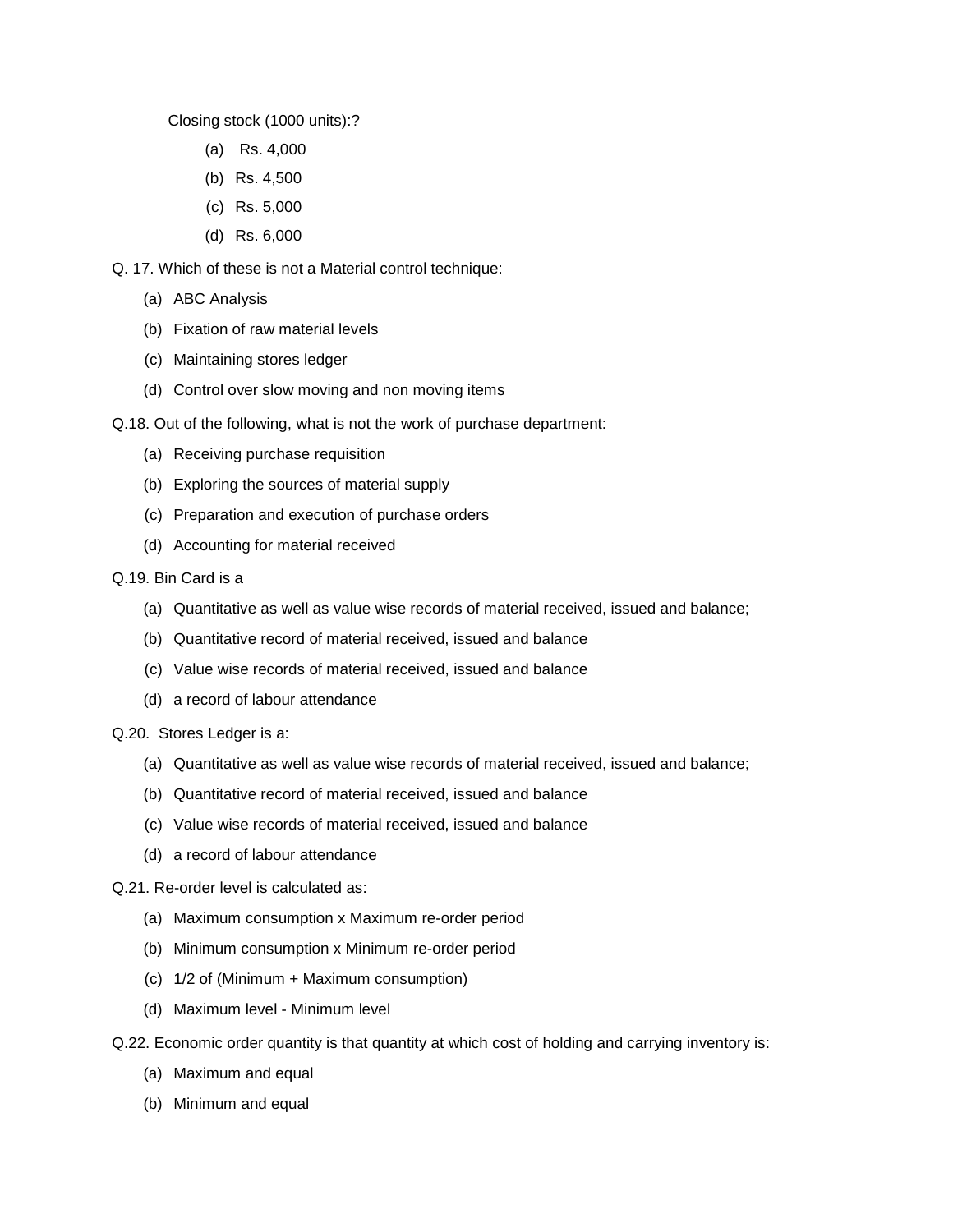- (c) It can be maximum or minimum depending upon case to case.
- (d) Minimum and unequal

Q.23. ABC analysis is an inventory control technique in which:

- (a) Inventory levels are maintained
- (b) Inventory is classified into A, B and C category with A being the highest quantity, lowest value.
- (c) Inventory is classified into A, B and C Category with A being the lowest quantity, highest value
- (d) Either b or c.

Q.24. Which one out of the following is not an inventory valuation method?

- (a) FIFO
- (b) LIFO
- (c) Weighted Average
- (d) EOQ

Q.25. In case of rising prices (inflation), FIFO method will:

- (a) provide lowest value of closing stock and profit
- (b) provide highest value of closing stock and profit
- (c) provide highest value of closing stock but lowest value of profit
- (d) provide highest value of profit but lowest value of closing stock
- Q.26. In case of rising prices (inflation), LIFO will:
	- (a) provide lowest value of closing stock and profit
	- (b) provide highest value of closing stock and profit
	- (c) provide highest value of closing stock but lowest value of profit
	- (d) provide highest value of profit but lowest value of closing stock
- Q.27. Calculate Re-order level from the following:

Consumption per week: 100-200 units

Delivery period: 14-28 days

- (a) 5600 units
- (b) 800 units
- (c) 1400 units
- (d) 200 units

Q.28. Calculate EOQ (approx.) from the following details:

Annual Consumption: 24000 units

Ordering cost: Rs. 10 per order

Purchase price: Rs. 100 per unit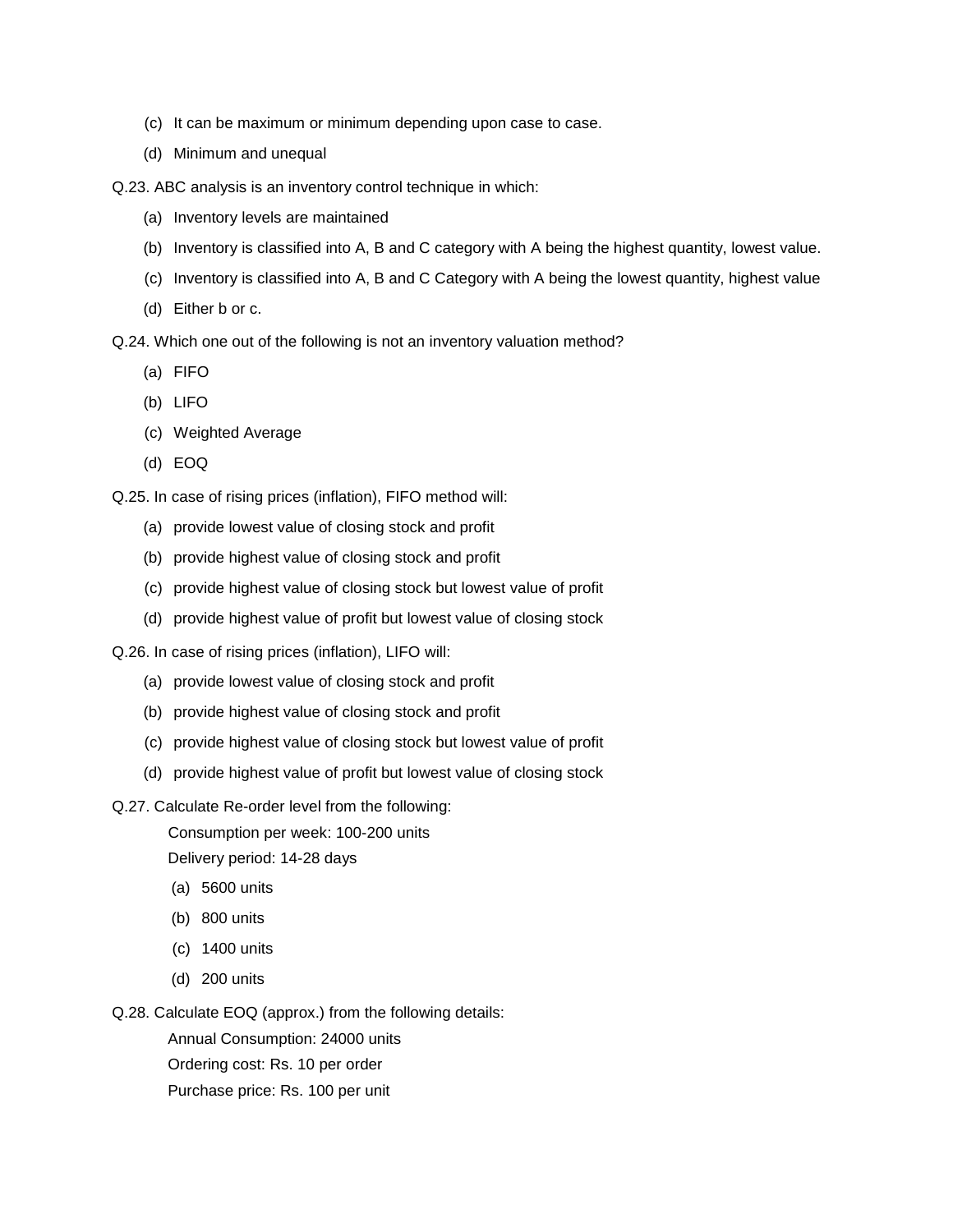Carrying cost: 5%

- (a) 310
- (b) 400
- (c) 290
- (d) 300
- Q.29. Calculate the value of closing stock from the following according to FIFO method:

```
1st January, 2014: Opening balance: 50 units @ Rs. 4
Receipts:
5th January, 2014: 100 units @ Rs. 5
12th January, 2014: 200 units @ Rs. 4.50
Issues:
2nd January, 2014: 30 units 
18th January, 2014: 150 units
(a) Rs. 765
```
- (b) Rs. 805
- (c) Rs. 786
- (d) Rs. 700
- Q.30. Calculate the value of closing stock from the following according to LIFO method:

1st January, 2014: Opening balance: 50 units @ Rs. 4

Receipts:

5th January, 2014: 100 units @ Rs. 5

12th January, 2014: 200 units @ Rs. 4.50

Issues:

2nd January, 2014: 30 units

18th January, 2014: 150 units

- (a) Rs. 765
- (b) Rs. 805
- (c) Rs. 786
- (d) Rs. 700

Q.31. Calculate the value of closing stock from the following according to Weighted Average method:

1st January, 2014: Opening balance: 50 units @ Rs. 4 Receipts: 5th January, 2014: 100 units @ Rs. 5 12th January, 2014: 200 units @ Rs. 4.50 Issues: 2nd January, 2014: 30 units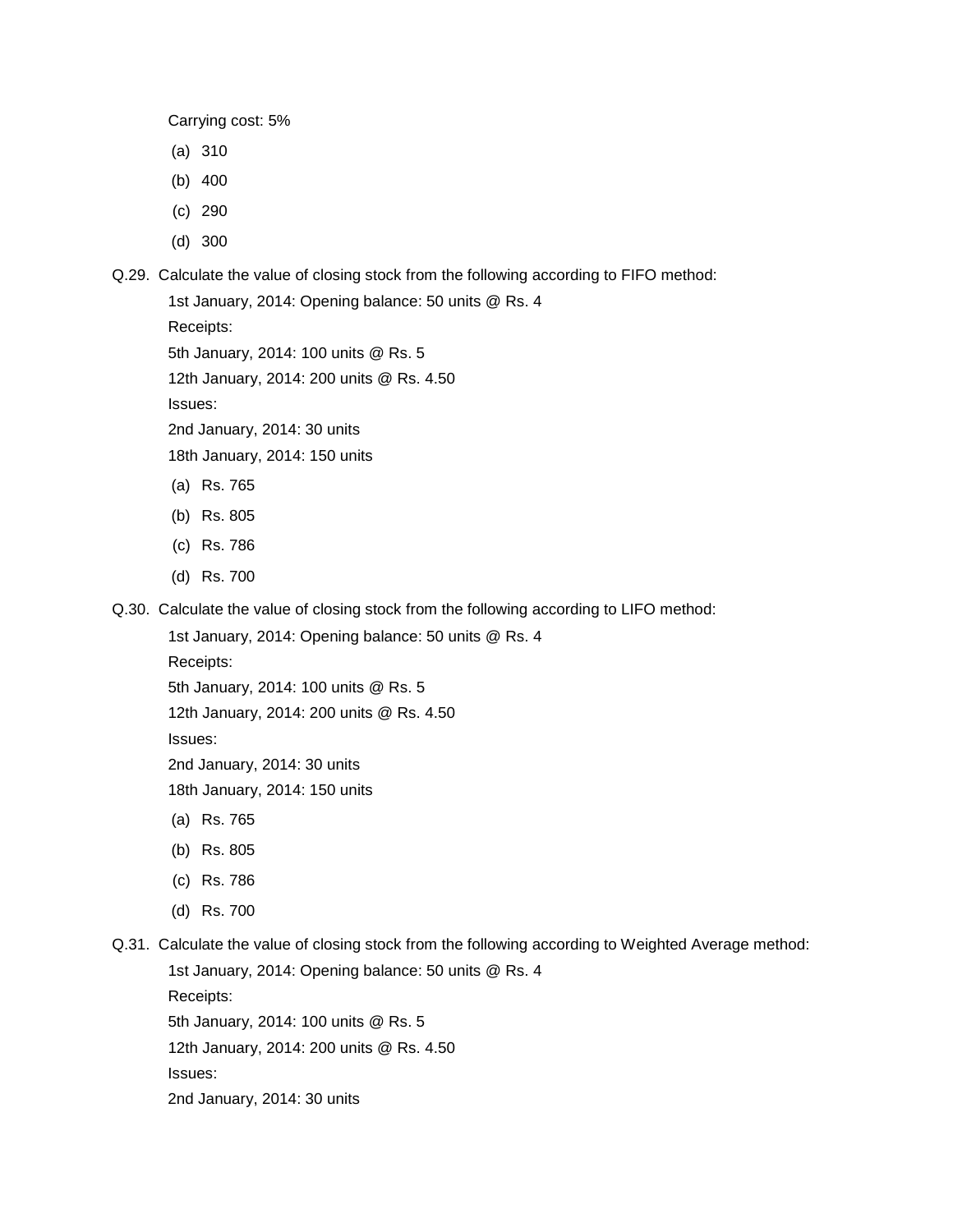18th January, 2014: 150 units

- (a) Rs. 765
- (b) Rs. 805
- (c) Rs. 786
- (d) Rs. 700

Q.32. Cost of abnormal wastage is:

- (a) Charged to the product cost
- (b) Charged to the profit & loss account
- (c) charged partly to the product and partly profit & loss account
- (d) not charged at all.

Q.33. Calculate re-order level from the following:

Safety stock: 1000 units

Consumption per week: 500 units

It takes 12 weeks to reach material from the date of ordering.

- (a) 1000 units
- (b) 6000 units
- (c) 3000 units
- (d) 7000 units

Q.34. From the following information, calculate the extra cost of material by following EOQ:

| Annual consumption:               | $= 45000$ units                                                               |
|-----------------------------------|-------------------------------------------------------------------------------|
| Ordering cost per order:          | $=$ Rs. 10                                                                    |
| Carrying cost per unit per annum: | $=$ Rs. 10                                                                    |
| Purchase price per unit           | $=$ Rs. 50                                                                    |
| Re-order quantity at present      | $= 45000$ units                                                               |
|                                   | There is discount of 10% per unit in case of purchase of 45000 units in bulk. |

- (a) No saving
- (b) Rs. 2,00,000
- (c) Rs. 2,22,010
- (d) Rs. 2,990

Q.35. Which of the following is an abnormal cause of Idle time:

- (a) Time taken by workers to travel the distance between the main gate of factory and place of their work
- (b) Time lost between the finish of one job and starting of next job
- (c) Time spent to meet their personal needs like taking lunch, tea etc.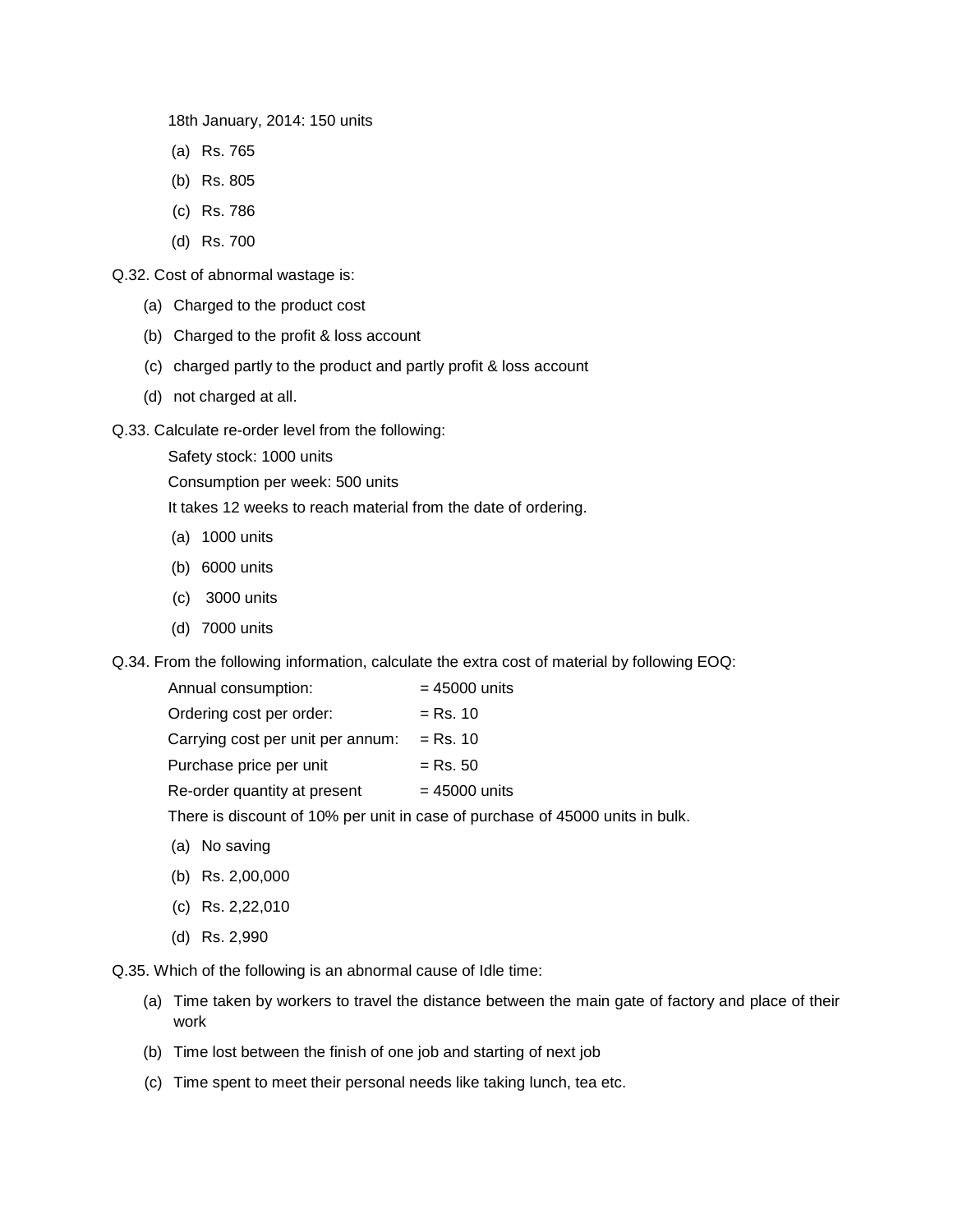- (d) Machine break downs
- Q.36. If overtime is resorted to at the desire of the customer, then the overtime premium:
	- (a) should be charged to costing profit and loss account;
	- (b) should not be charged at all
	- (c) should be charged to the job directly
	- (d) should be charged to the highest profit making department

#### Q.37. Labour turnover means:

- (a) Turnover generated by labour
- (b) Rate of change in composition of labour force during a specified period
- (c) Either of the above
- (d) Both of the above

Q.38. Which of the following is not an avoidable cause of labour turnover:

- (a) Dissatisfaction with Job
- (b) Lack of training facilities
- (c) Low wages and allowances
- (d) Disability, making a worker unfit for work

Q.39. Costs associated with the labour turnover can be categorised into:

- (a) Preventive Costs only
- (b) Replacement costs only
- (c) Both of the above
- (d) Machine costs

Q.40. Calculate workers left and discharged from the following:

Labour turnover rates are 20%, 10% and 6% respectively under Flux method, Replacement method and Separation method. No. of workers replaced during the quarter is 80.

- (a) 112
- (b) 80
- (c) 48
- (d) 64

Q.41. Calculate workers recruited and joined from the following:

Labour turnover rates are 20%, 10% and 6% respectively under Flux method, Replacement method and Separation method. No. of workers replaced during the quarter is 80.

- (a) 112
- (b) 80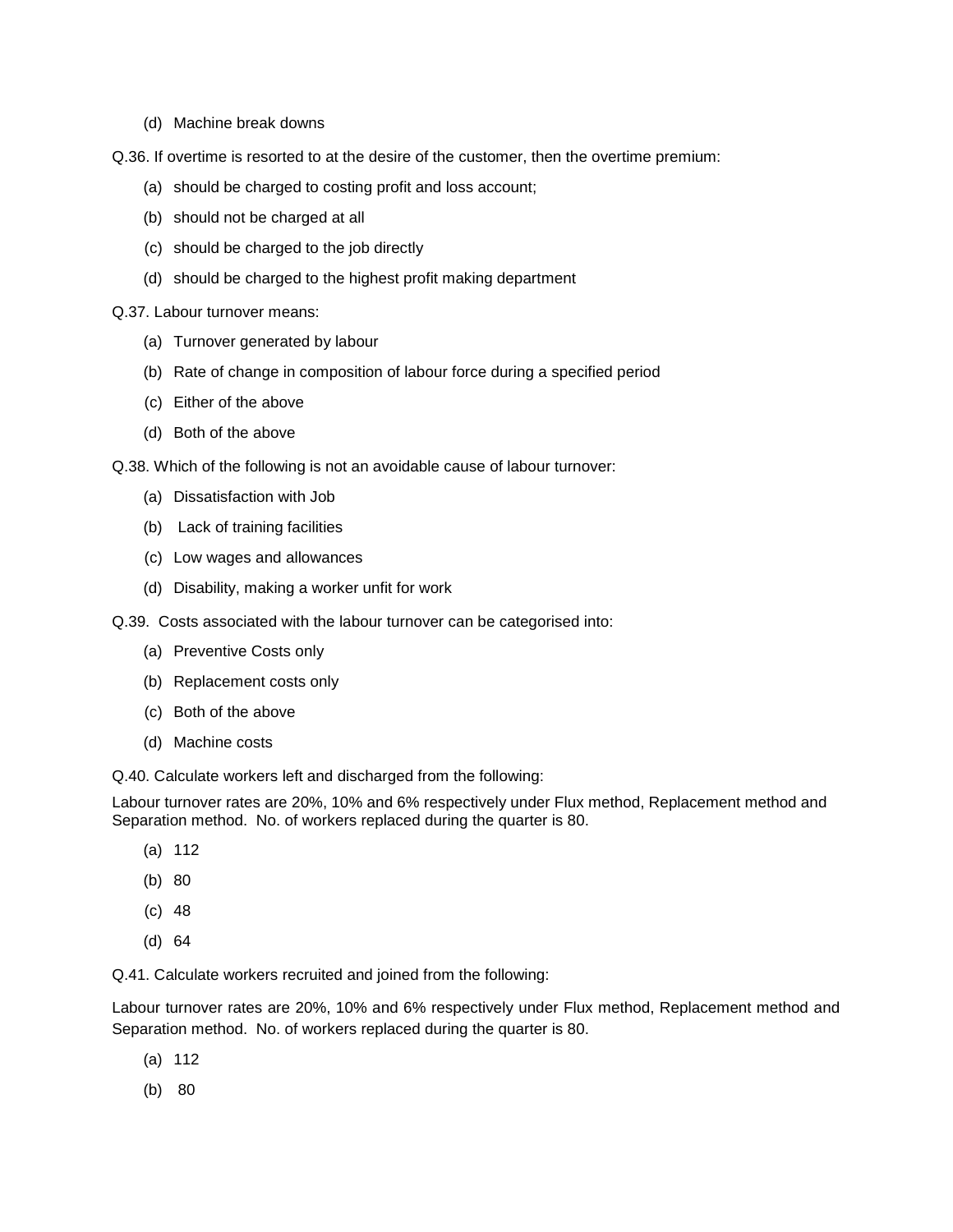- (c) 48
- (d) 64

Q.42. Calculate the labour turnover rate according to replacement method from the following:

No. of workers on the payroll:

- At the beginning of the month: 500

- At the end of the month: 600

During the month, 5 workers left, 20 workers were discharged and 75 workers were recruited. Of these, 10 workers were recruited in the vacancies of those leaving and while the rest were engaged for an expansion scheme.

- (a) 4.55%
- (b) 1.82%
- (c) 6%
- (d) 3%

Q.43. Calculate the labour turnover rate according to Separation method from the following:

No. of workers on the payroll:

- At the beginning of the month: 500
- At the end of the month: 600

During the month, 5 workers left, 20 workers were discharged and 75 workers were recruited. Of these, 10 workers were recruited in the vacancies of those leaving and while the rest were engaged for an expansion scheme.

- (a) 4.55%
- (b) 1.82%
- (c) 6%
- (d) 3%

Q.44. A worker is allowed 60 hours to complete the job on a guaranteed wage of Rs. 10 per hour. Under the Rowan Plan, he gets an hourly wage of Rs. 12 per hour. For the same saving in time, how much he will get under the Halsey Plan?

- (a) Rs. 720
- (b) Rs. 540
- (c) Rs. 600
- (d) Rs. 900

Q.45. Overhead refers to:

- (a) Direct or Prime Cost
- (b) All Indirect costs
- (c) only Factory indirect costs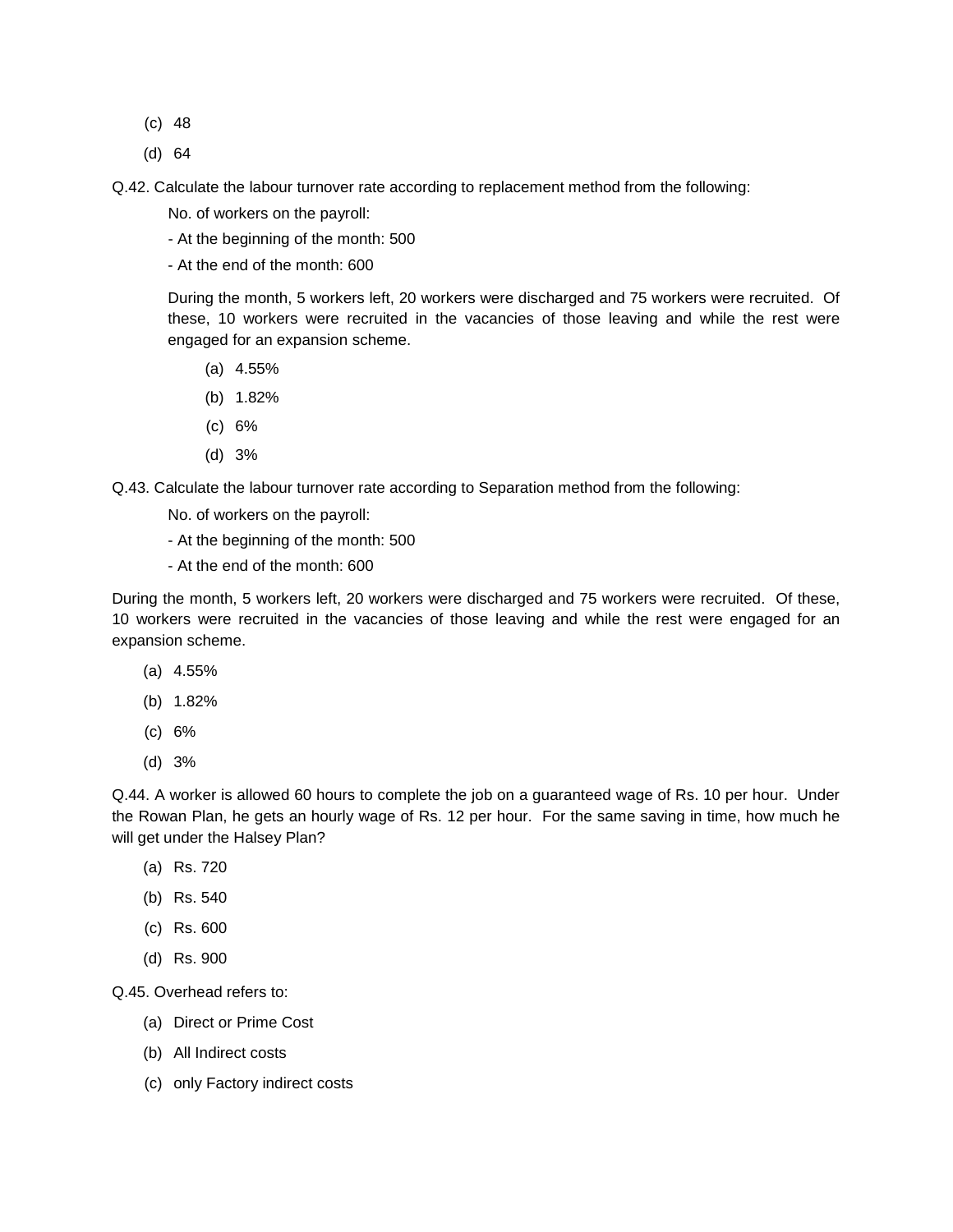- (d) Only indirect expenses
- Q.46. Allotment of whole item of cost to a cost centre or cost unit is known as:
	- (a) Cost Apportionment
	- (b) Cost Allocation
	- (c) Cost Absorption
	- (d) Machine hour rate
- Q. 47. Which of the following is not a method of cost absorption?
	- (a) Percentage of direct material cost
	- (b) Machine hour rate
	- (c) Labour hour rate
	- (d) Repeated distribution method
- Q.48. Service departments costs should be allocated to:
	- (a) Only Service departments
	- (b) Only Production departments
	- (c) Both Production and service departments
	- (d) None of the production and service departments
- Q.49. Most suitable basis for apportioning insurance of machine would be:
	- (a) Floor Area
	- (b) Value of Machines
	- (c) No. of Workers
	- (d) No. of Machines
- Q. 50. Blanket overhead rate is:
	- (a) One single overhead absorption rate for the whole factory
	- (b) Rate which is blank or nil rate
	- (c) rate in which multiple overhead rates are calculated for each production department, service department etc.
	- (d) Always a machine hour rate

Q.51. AT Co makes a single product and is preparing its material usage budget for next year. Each unit of product requires 2kg of material, and 5,000 units of product are to be produced next year.

Opening inventory of material is budgeted to be 800 kg and AT co budgets to increase material inventory at the end of next year by 20%

The material usage budget for next year is

(a) 8,000 Kg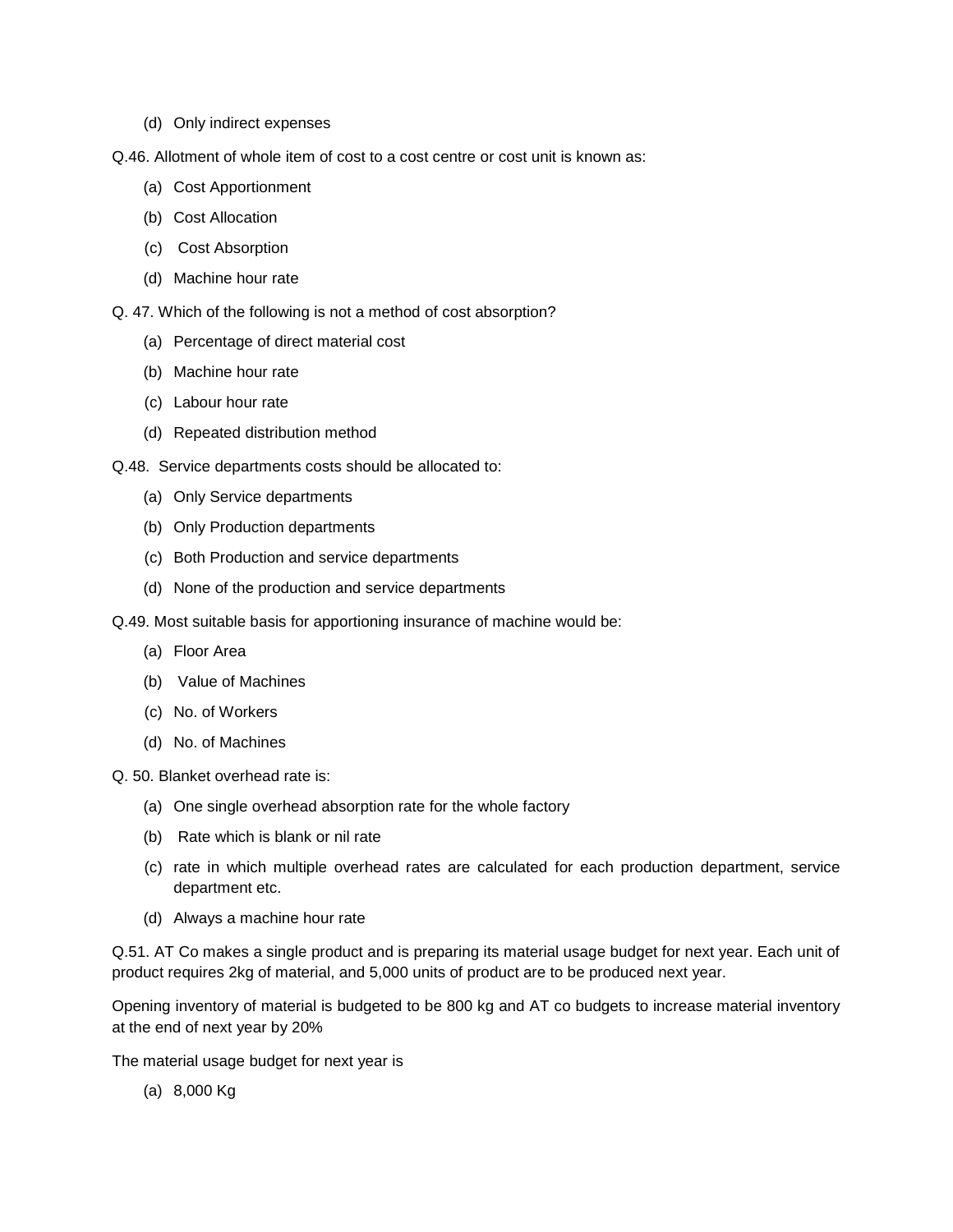- ((b) 9,840 kg
- ((c) 10,000 Kg
- (d) 10,160 Kg

Q.52. During a period 17, 500 labour hours were worked at a standard cost of Rs 6.50 per hour. The labour efficiency variance was Rs 7,800 favourable. How many standard hours were produced?

- (a) 1,200
- (b) 16,300
- (c) 17,500
- (d) 18,700

Q.53. Which of the following is not a reason for an idle time variance?

- (a) Wage rate increase
- (b) Machine breakdown
- (c) Illness or injury to worker
- (d) Non- availability of material

Q.54. During September, 300 labour hours were worked for a total cost of Rs 4800. The variable overhead expenditure variance was Rs 600 (A). Overheads are assumed to be related to direct labour hours of active working.

What was the standard cost per labour hour?

- (a) Rs 14
- (b) Rs 16.50
- (c) Rs 17.50
- (d) Rs 18

Q.55. Which of the following would explain an adverse variable production overhead efficiency variance?

- 1. Employees were of a lower skill level than specified in the standard
- 2. Unexpected idle time resulted from a series of machine breakdown
- 3. Poor Quality material was difficult to process
	- (a) (1), (2) and (3)
	- (b) (1) and (2)
	- (c) (2) and (3)
	- (d) (1) and (3)

Q.56. Budgeted sales of X for March are 18000 units. At the end of the production process for X, 10% of production units are scrapped as defective. Opening inventories of X for March are budgeted to be 15000 units and closing inventories will be 11,400 units. All inventories of finished goods must have successfully passed the quality control check. The production budget for X for March, in units is: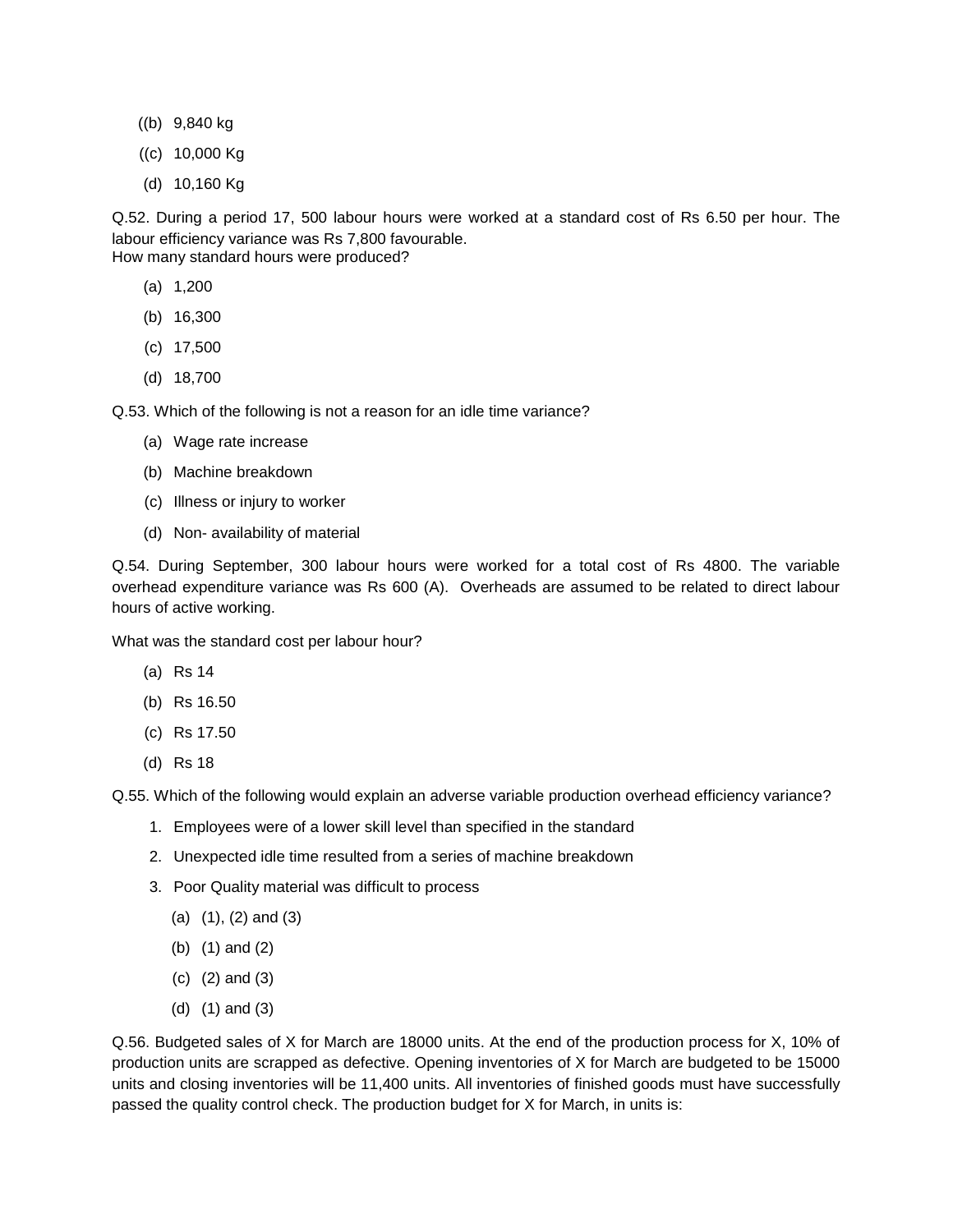- (a) 12,960
- (b) 14,400
- (c) 15,840
- (d) 16,000

Q.57. CG Co manufactures a single product T. Budgeted production output of product T during June is 200 units. Each unit of product T requires 6 labour hours for completion and CG Co anticipates 20 per cent idle time. Labour is paid at a rate of Rs7 per hour. The direct labour cost budget for March is

- (a) Rs 6,720
- (b) 8,400
- (c) 10,080
- (d) 10,500

Q.58. A Local Authority is preparing cash Budget for its refuse disposal department. Which of the following items would not be included in the cash budget?

- (a) Capital cost of a new collection vehicle
- (b) Depreciation of the machinery
- (c) Operatives wages
- (d) Fuel for the collection Vehicles

Q.59. BDL Ltd. is currently preparing its cash budget for the year to 31 March 2014. An extract from its sales budget for the same year shows the following sales values.

|       | <b>Rs</b> |
|-------|-----------|
| March | 60,000    |
| April | 70,000    |
| May   | 55,000    |
| June  | 65,000    |

40% of its sales are expected to be for cash. Of its credit sales, 70% are expected to pay in month after sale and take a 2% discount. 27% are expected to pay in the second month after the sale, and the remaining 3% are expected to be bad debts. The value of sales budget to be shown in the cash budget for May 2013 is

- (a) Rs 60,532
- (b) Rs 61,120
- (c) Rs 66,532
- (d) Rs 86,620

Q.60. The actual output of 162,500 units and actual fixed costs of Rs. 87000 were exactly as budgeted. However, the actual expenditure of Rs 300,000 was Rs. 18,000 over budget. What was the budget variable cost per unit?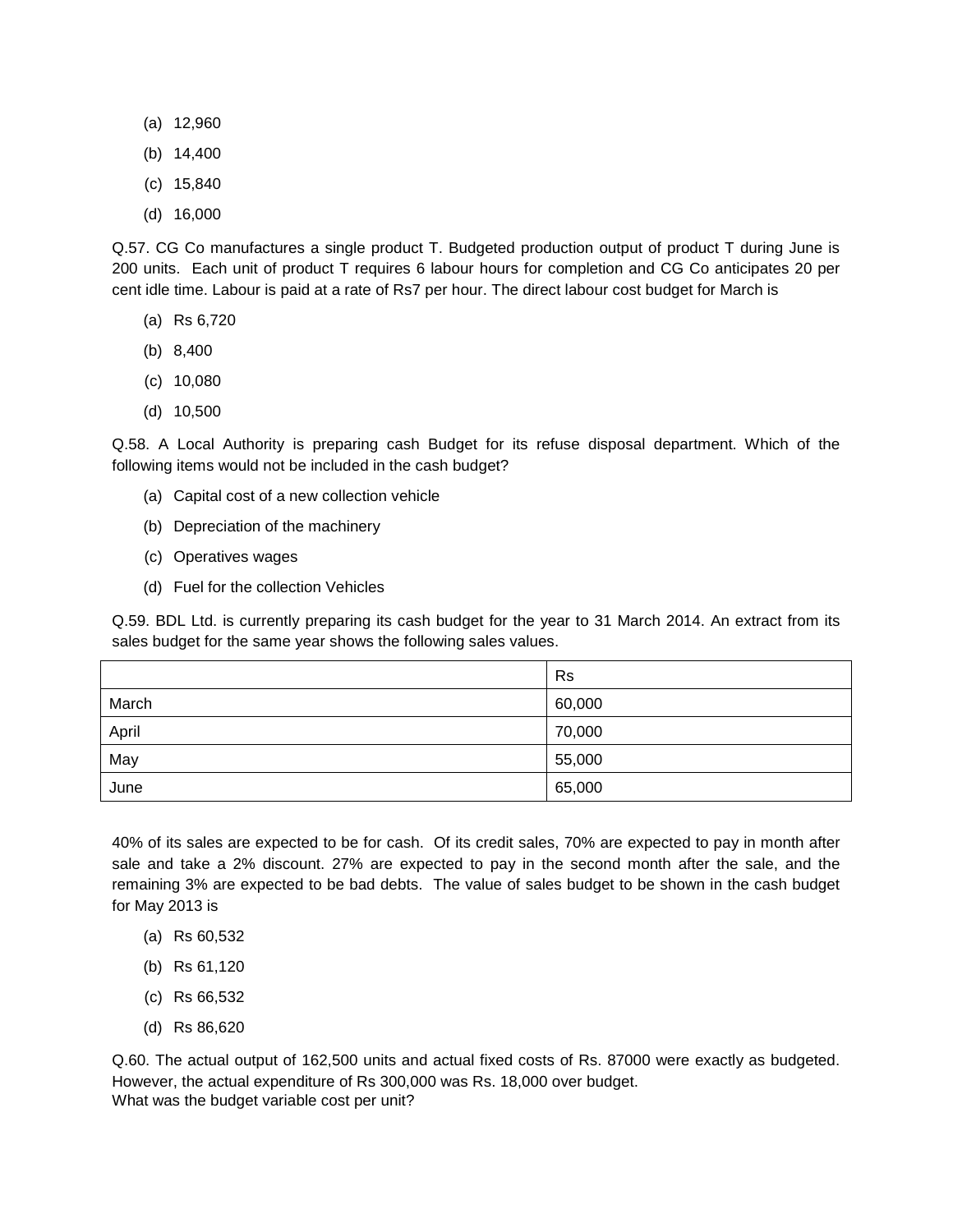- (a) Rs 1.20
- (b) Rs 1.31
- (c) Rs1.42
- (d) Rs 1.50

Q.61. CA Co manufactures a single product and has drawn up the following flexed budget for the year.

|                             | 60%       | 70%     | 80%     |
|-----------------------------|-----------|---------|---------|
|                             | <b>Rs</b> | Rs      | Rs      |
| Direct materials            | 120,000   | 140,000 | 160,000 |
| Direct labour               | 90,000    | 105,000 | 120,000 |
| <b>Production overheads</b> | 54,000    | 58,000  | 62,000  |
| Other overheads             | 40,000    | 40,000  | 40,000  |
| <b>Total Cost</b>           | 304,000   | 343,000 | 382,000 |

What would be the total cost in a budget that is prepared at the 77% level of activity?

- (a) Rs 330,300
- (b) Rs 370,300
- (c) Rs 373,300
- (d) Rs 377,300

Q.62. A ltd is a manufacturing company that has no production resource limitations for the foreseeable future. The Managing Director has asked the company mangers to coordinate the preparation of their budgets for the next financial year. In what order should the following budgets be prepared?

- (1) Sales budget
- (2) Cash budget
- (3) Production budget
- (4) Purchase budget
- (5) Finished goods inventory budget
	- $(a)$   $(2), (3), (4), (5), (1)$
	- (b) (1), (5), (3), (4), (2)
	- (c) (1), (4), (5), (3), (2)
	- (d) (4), (5), (3), (1), (2)

Q.63. S produces and sells one product, P, for which the data are as follows:

| Selling price | <b>Rs 28</b> |
|---------------|--------------|
| Variable cost | Rs 16        |
| Fixed cost    | Rs 4         |

The fixed costs are based on a budgeted production and sales level of 25,000 units for the next period.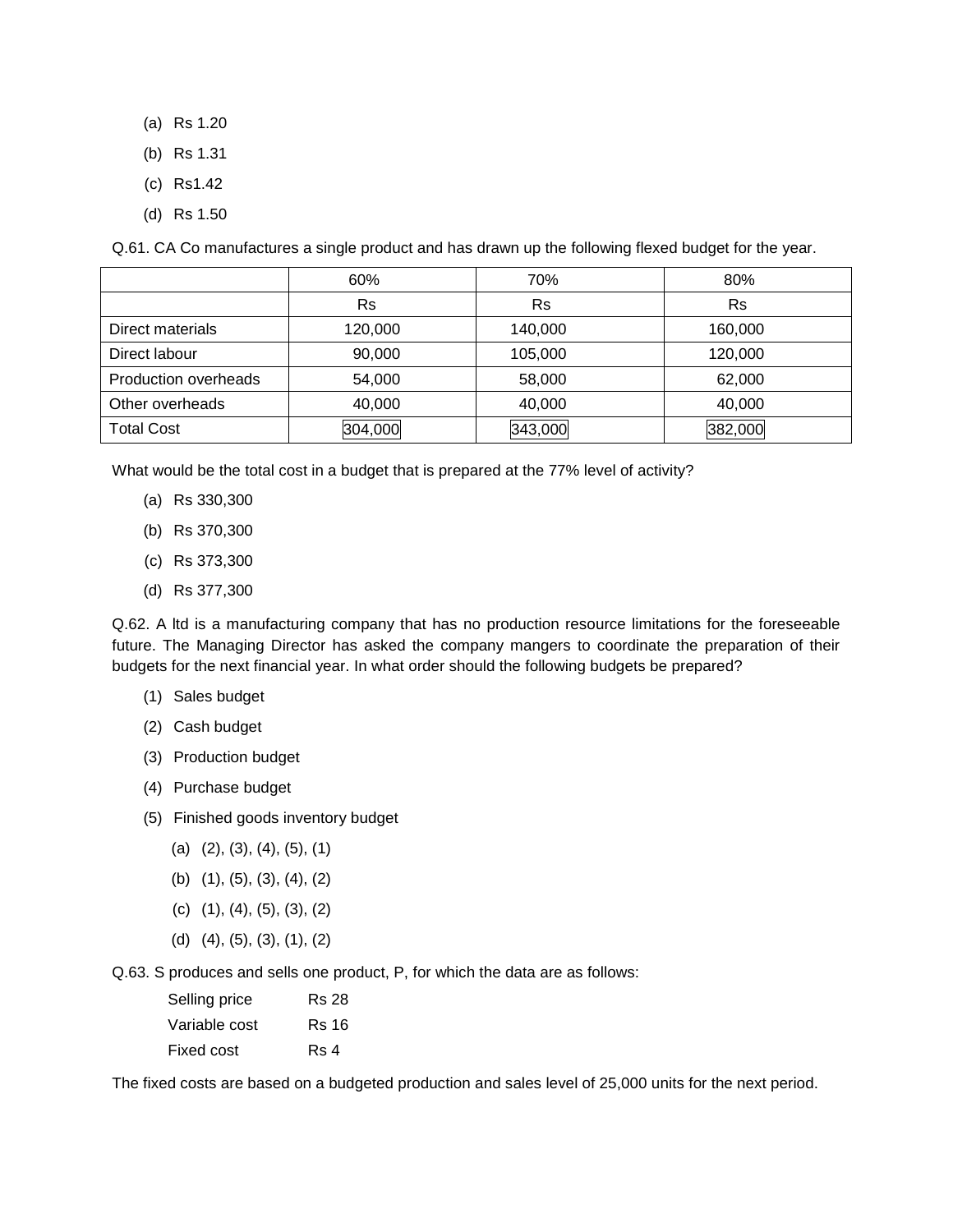Due to market changes both the selling price and the variable cost are expected to increase above the budgeted level in the next period.

If the selling price and variable cost per unit increase by 10% and 8% respectively, by how much must sales volume change, compared with the original budgeted level, in order to achieve the original budgeted profit for the period?

- (a) 10.1% decrease
- (b) 11.2% decrease
- (c) 13.3% decrease
- (d) 16.0% decrease

Q.64. In process costing, a joint product is

- (a) a product which is later divided into many parts
- (b) a product which is produced simultaneously with other products and is of similar value to at least one of the other products.
- (c) A product which is produced simultaneously with other products but which is of a greater value than any of the other products.
- (d) a product produced jointly with another organization

Q.65. Process B had no opening inventory. 13,500 units of raw material were transferred in at Rs 4.50 per unit. Additional material at Rs1.25per unit was added in process. Labour and overheads were Rs 6.25 per completed unit and Rs 2.50 per unit incomplete.

If 11,750completed units were transferred out, what was the closing inventory in Process B?

- (a) Rs. 6562.50
- (b) Rs. 12,250.00
- (c) Rs. 14,437.50
- (d) Rs. 25,375.00

Q.66. A process costing system for J Co used an input of 3,500Kg of materials at Rs20 per Kg and labour hours of 2,750 at Rs25 per hour. Normal loss is 20% and losses can be sold at a scrap value of Rs5per Kg. Output was 2,950 Kg. What is the value of the output?

- (a) Rs 142,485
- (b) Rs 146,183
- (c) Rs 149,746
- (d) Rs 152,986

Q.67. In process costing, if an abnormal loss arises, the process account is generally

- (a) Debited with the scrap value of the abnormal loss units
- (b) Debited with the full production cost of the abnormal loss units
- (c) Credited with the scrap value of the abnormal loss units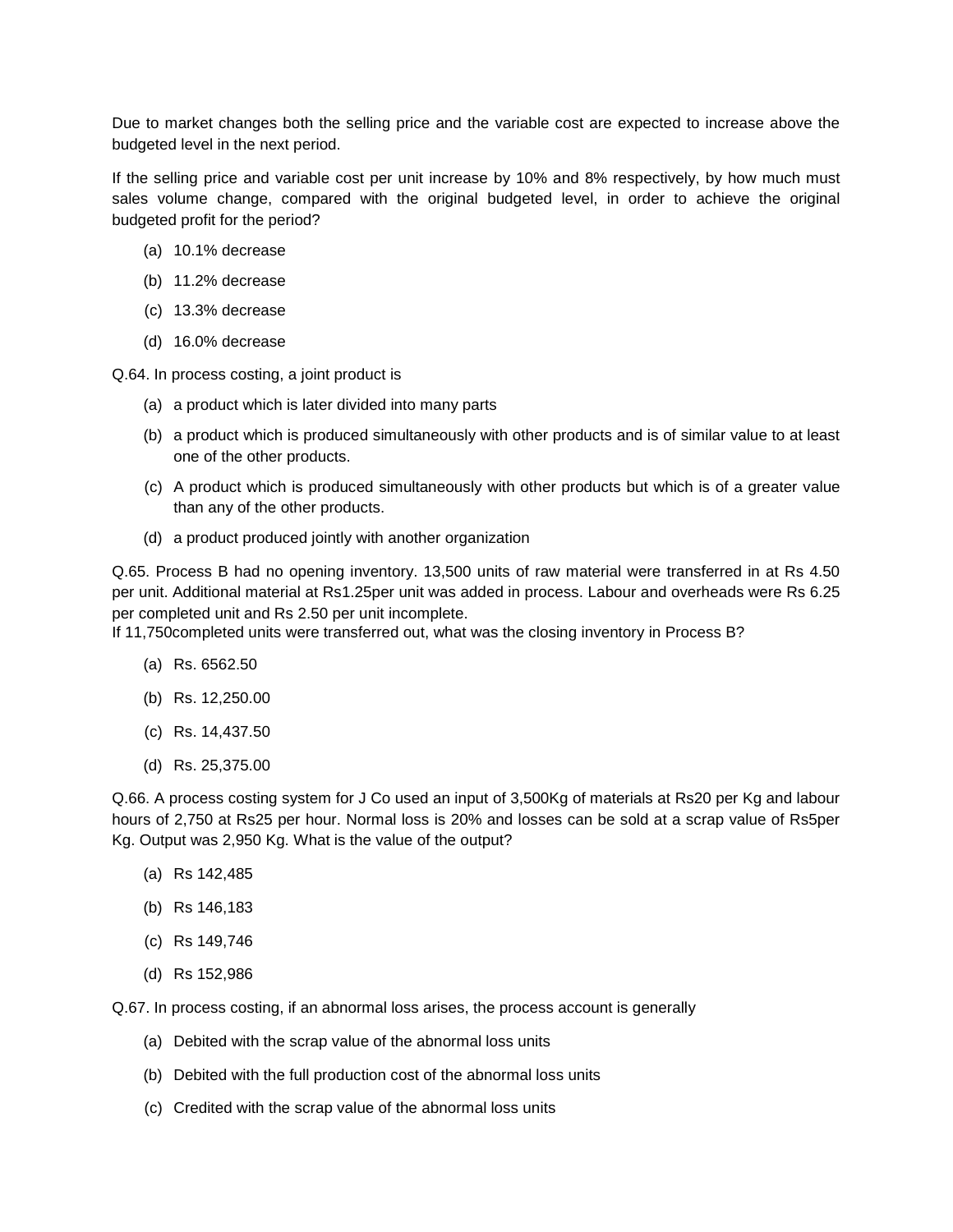(d) Credited with the full production cost of the abnormal loss units

Q.68. Which of the following statements is/are correct?

- 1. A materials requisition note is used to record the issue of direct material to a specific job.
- 2. A typical job cost will contain actual costs for material, labour and production overheads, and non –production overheads are often added as a percentage of total production cost
- 3. The job costing method can be applied in costing batches
	- (a) (1) only
	- (b) (1) and (2) only
	- (c) (1) and (3) only
	- (d) (2) and (3) only

Q.69. A job is budgeted to require 3,300 productive hours after incurring 25% idle time. If the total labour cost budgeted for the job is Rs36,300. What is the labour cost per hour( to the nearest cent)?

- (a) Rs 8.25
- (b) Rs 8.80
- (c) Rs 11.00
- (d) Rs 14.67

Q.70. A company calculates the prices of jobs by adding overheads to the prime cost and adding 30% to total costs as a profit margin. Job number Y256 was sold for Rs1690 and incurred overheads of Rs 694. What was the prime cost of the job?

- (a) Rs 489
- (b) Rs 606
- (c) Rs 996
- (d) Rs 1300

Q.71. State which of the following are the characteristics of service costing.

- 1. High levels of indirect costs as a proportion of total costs
- 2. Use of composite cost units
- 3. Use of equivalent units
	- (a) (1) only
	- (b) (1) and (2) only
	- (c) (2) only
	- (d) (2) and (3) only
- Q.72. Which of the following organisations should *not* be advised to use service costing?
	- (a) Distribution service
	- (b) Hospital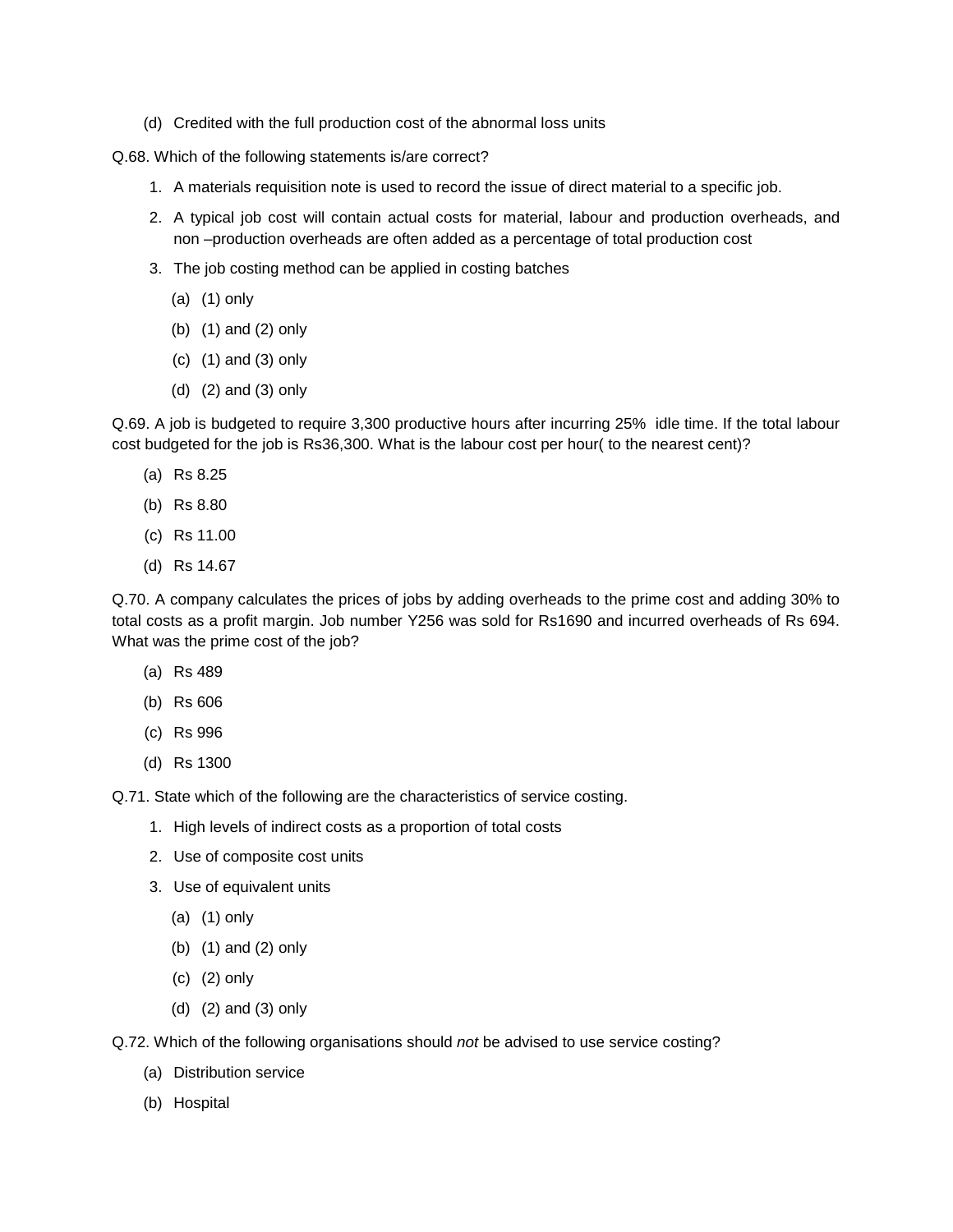- (c) Maintenance division of a manufacturing company
- (d) A light engineering company

Q.73. Calculate the most appropriate unit cost for a distribution division of a multinational company using the following information.

| Miles travelled         | 636,500 |
|-------------------------|---------|
| Tonnes carried          | 2,479   |
| Number of drivers       | 20      |
| Hours worked by drivers | 35,520  |
| Tonnes miles carried    | 375,200 |
| Cost incurred           | 562,800 |

- (a) Rs .88
- (b) Rs 1.50
- (c) Rs 15.84
- (d) Rs28, 140

Q.74. The following information is available for the W hotel for the latest thirty day period.

| Number of rooms available per night | 40       |
|-------------------------------------|----------|
| Percentage occupancy achieved       | 65%      |
| Room servicing cost incurred        | Rs. 3900 |

The room servicing cost per occupied room-night last period, to the nearest Rs, was:

- (a) Rs 3.25
- (b) Rs 5.00
- (c) Rs 97.50
- (d) Rs 150.00

Q.75. A company makes a single product and incurs fixed costs of Rs. 30,000 per annum. Variable cost per unit is Rs. 5 and each unit sells for Rs. 15. Annual sales demand is 7,000 units. The breakeven point is:

- (a) 2,000 units
- (b) 3,000 units
- (c) 4,000 units
- (d) 6,000 units

Q.76. A company manufactures a single product for which cost and selling price data are as follows:

Selling price per unit - Rs. 12

Variable cost per unit - Rs. 8

Fixed cost for a period - Rs. 98,000

Budgeted sales for a period - 30,000 units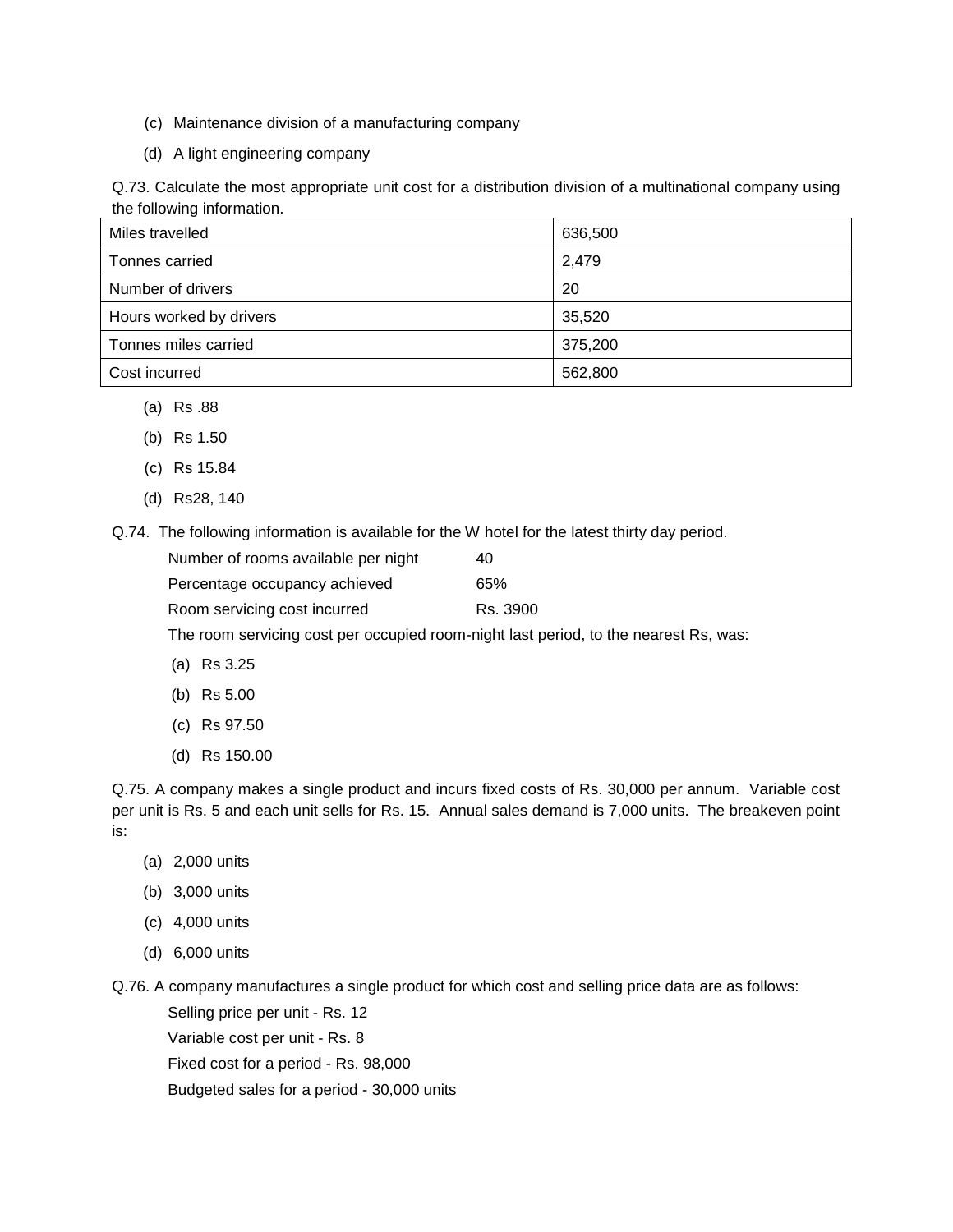The margin of safety, expressed as a percentage of budgeted sales,is:

- (a) 20%
- b) 25%
- (c) 73%
- (d) 125%

### *Information for Q.77 to Q.79:*

Information concerning A Ltd.'s single product is as follows:

Selling price - Rs. 6 per unit Variable production cost - RS. 1.20 per unit Variable selling cost - Rs. 0.40 per unit Fixed production cost - Rs. 4 per unit Fixed selling cost - Rs. 0.80 per unit. Budgeted production and sales for the year are 10,000 units.

#### Q.77. What is the company's breakeven point:

- (a) 8,000 units
- b) 8,333 units
- (c) 10,000 units
- (d) 10,909 units

Q.78. How many units must be sold if company wants to achieve a profit of Rs. 11,000 for the year?

- (a) 2,500 units
- (b) 9,833 units
- (c) 10,625 units
- (d) 13,409 units

Q.79. It is now expected that the variable production cost per unit and the selling price per unit will each increase by 10%, and fixed production cost will rise by 25%. What will be the new break even point?

- (a) 8,788 units
- (b) 11,600 units
- (c) 11,885 units
- (d) 12,397 units

Q.80. A company's break even point is 6,000 units per annum. The selling price is Rs. 90 per unit and the variable cost is Rs. 40 per unit. What are the company's annual fixed costs?

- (a) Rs. 120
- (b) Rs. 2,40,000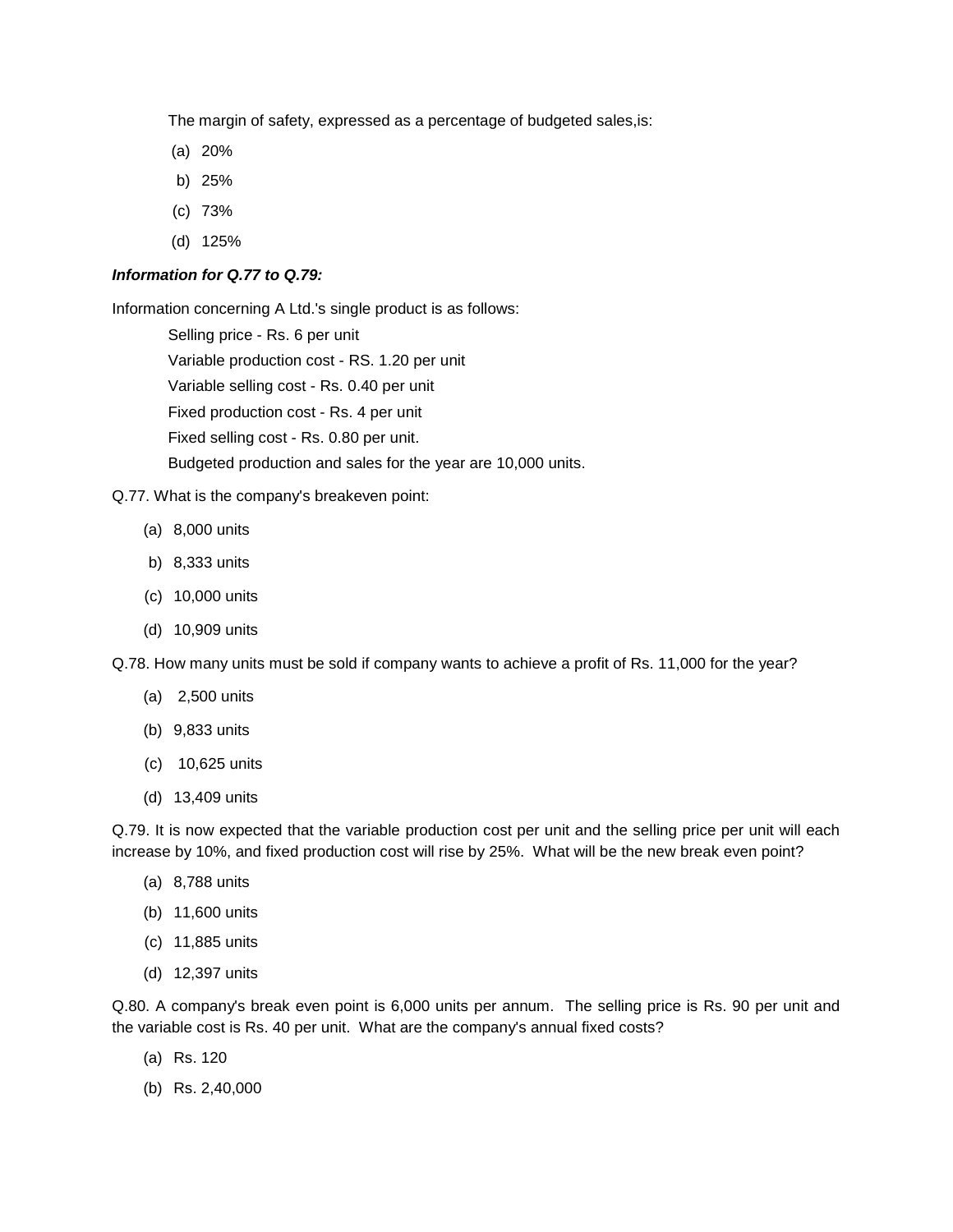- (c) Rs. 3,00,000
- (d) Rs. 5,40,000
- Q.81. Capital gearing ratio is \_\_\_\_\_\_\_\_\_\_\_.
	- (a) Market test ratio
	- (b) Long-term solvency ratio
	- (c) Liquid ratio
	- (d) urnover ratio

Q.82. After inviting tenders for supply of raw materials, two quotations are received as follows—

Supplier P Rs. 2.20 per unit, Supplier Q Rs. 2.10 per unit plus Rs. 2,000 fixed charges irrespective of the units ordered. The order quantity for which the purchase price per unit will be the same—

- (a) 22,000 units
- (b) 20,000 units
- (c) 21,000 units
- (d) None of the above.

Q.83. In case of joint products, the main objective of accounting of the cost is to apportion the joint costs incurred up to the split off point. For cost apportionment one company has chosen Physical Quantity Method. Three joint products 'A', 'B' and 'C' are produced in the same process. Up to the point of split off the total production of A, B and C is 60,000 kg, out of which 'A' produces 30,000 kg and joint costs are Rs. 3,60,000. Joint costs allocated to product A is

- (a) Rs. 1,20,000
- (b) Rs. 60,000
- (c) Rs. 1,80,000
- (d) None of the these

Q.84. A transport company is running five buses between two towns, which are 50 kms apart. Seating capacity of each bus is 50 passengers. Actually passengers carried by each bus were 75% of seating capacity. All buses ran on all days of the month. Each bus made one round trip per day. Passenger kms are:

- (a) 2,81,250
- (b) 1,87,500
- (c) 5,62,500
- (d) None of the above

Q.85. The cost per unit of a product manufactured in a factory amounts to Rs. 160 (75% variable) when the production is 10,000 units. When production increases by 25%, the cost of production will be Rs. per unit.

- (a) Rs. 145
- (b) Rs. 150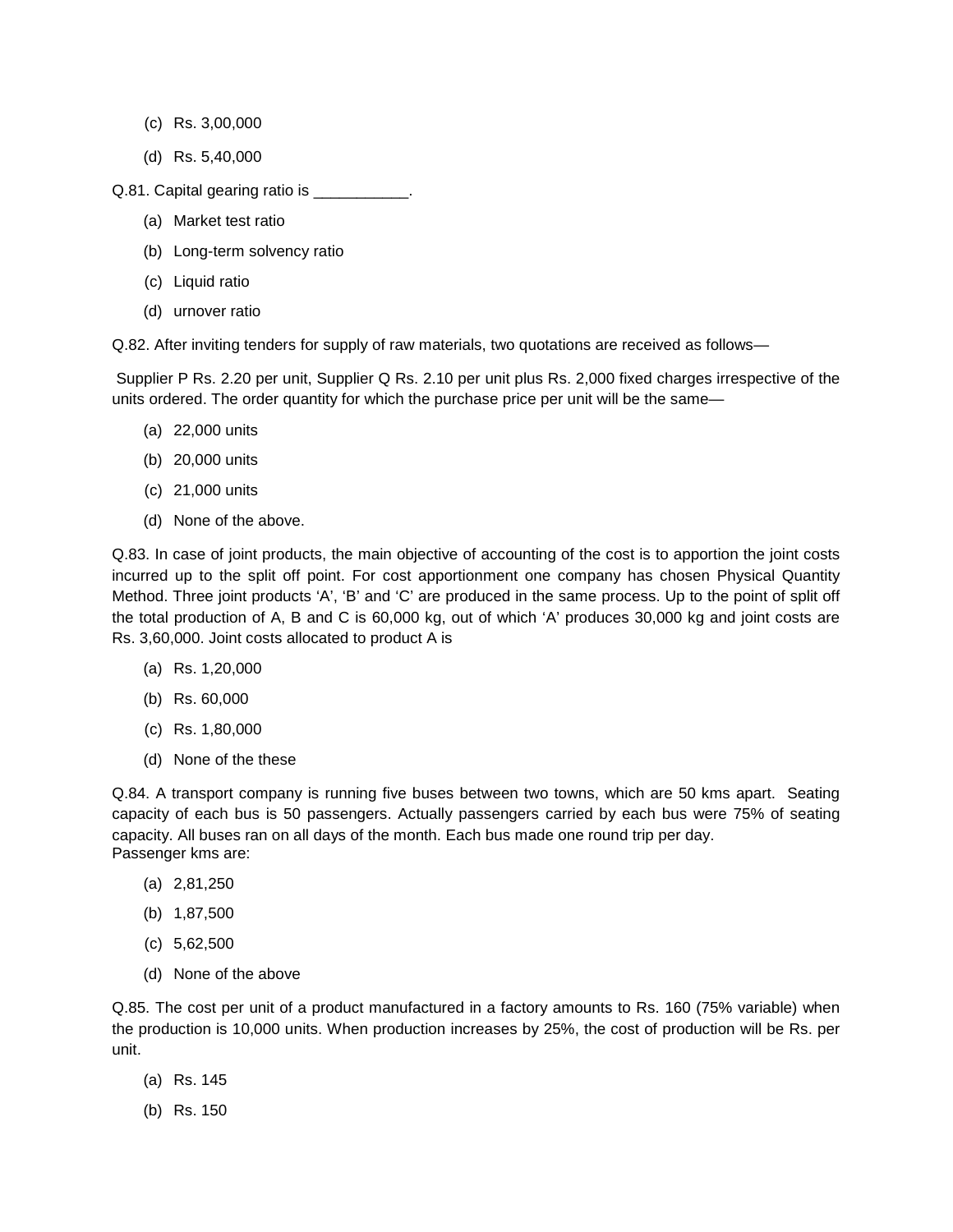- (c) Rs. 152
- (d) Rs. 140

Q.86. In 'make or buy' decision, it is profitable to buy from outside only when the supplier's price is below the firm's own \_\_\_\_\_\_\_\_\_\_\_\_\_\_.

- (a) Fixed Cost
- (b) Variable Cost
- (c) Total Cost
- (d) Prime Cost

Q.87. A budget which is prepared in a manner so as to give the budgeted cost for any level of activity is known as:

- (a) Master budget
- (b) Zero base budget
- ((c) Functional budget
- (d) Flexible budget

Q.88. \_\_\_\_\_\_\_\_\_\_ is also known as working capital ratio.

- (a) Current ratio
- (b) Quick ratio
- ((c) Liquid ratio
- (d) Debt-equity ratio

Q.89. \_\_\_\_\_\_\_\_\_\_\_\_ is a summary of all functional budgets in a capsule form.

- (a) Functional Budget
- (b) Master Budget
- (c) Long Period Budget
- (d) Flexible Budget

Q.90. **Example 20. Let us a set alled budget of cash receipts and cash expenditure incorporating both** revenue and capital items.

- (a) Cash Budget
- (b) Capital Expenditure Budget
- (c) Sales Budget
- (d) Overhead Budget

Q.91. Statutory cost audit are applicable only to:

- (a) Firm
- (b) Company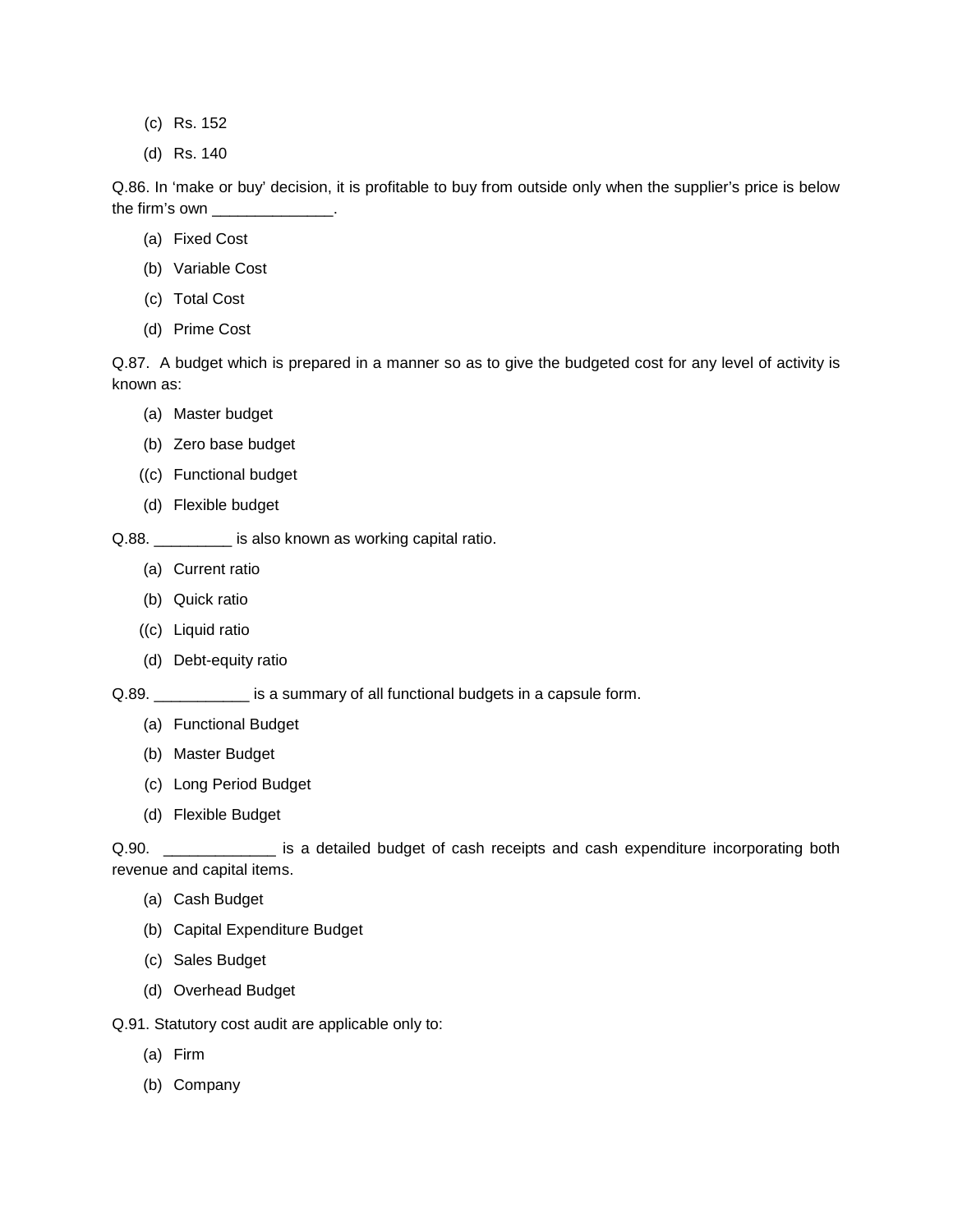- (c) Individual
- (d) Society

Q.92. For the financial year ended as on March 31, 2013 the figures extracted from the balance sheet of Xerox Limited as under:

Opening Stock Rs. 29,000; Purchases Rs. 2,42,000; Sales Rs. 3,20,000; Gross Profit 25% of Sales. Stock Turnover Ratio will be :-

- (a) 8 times
- (b) 6 times
- (c) 9 times
- (d) 10 times

Q.93. If credit sales for the year is Rs. 5,40,000 and Debtors at the end of year is Rs. 90,000 the Average Collection Period will be

- (a) 30 days
- (b) 61 days
- (c) 90 days
- (d) 120 days

Q.94. The summarized balance sheet of Rakesh udyog Limited shows the balances of previous and current year of provision for taxation Rs. 50,000 and Rs. 65,000. If taxed paid during the current year amounted to Rs. 70,000 then amount charge from Profit and Loss Account will be:

- (a) Rs. 55,000
- (b) Rs. 85,000
- (c) Rs. 45,000
- (d) Rs. 1,85,000

Q.95. The summarized balance sheet of Autolight Limited shows the balances of previous and current year of retained earnings Rs. 25,000 and Rs. 35,000. If dividend paid during the current year amounted to Rs. 5,000 then profit earned during the year will be:

- (a) Rs. 5,000
- (b) Rs. 55,000
- (c) Rs. 15,000
- (d) Rs. 65,000

Q.96. Following information is available of XYZ Limited for quarter ended June, 2013

| Fixed cost    | Rs. 5,00,000    |
|---------------|-----------------|
| Variable cost | Rs. 10 per unit |
| Selling price | Rs. 15 per unit |
| Output level  | 1,50,000 units  |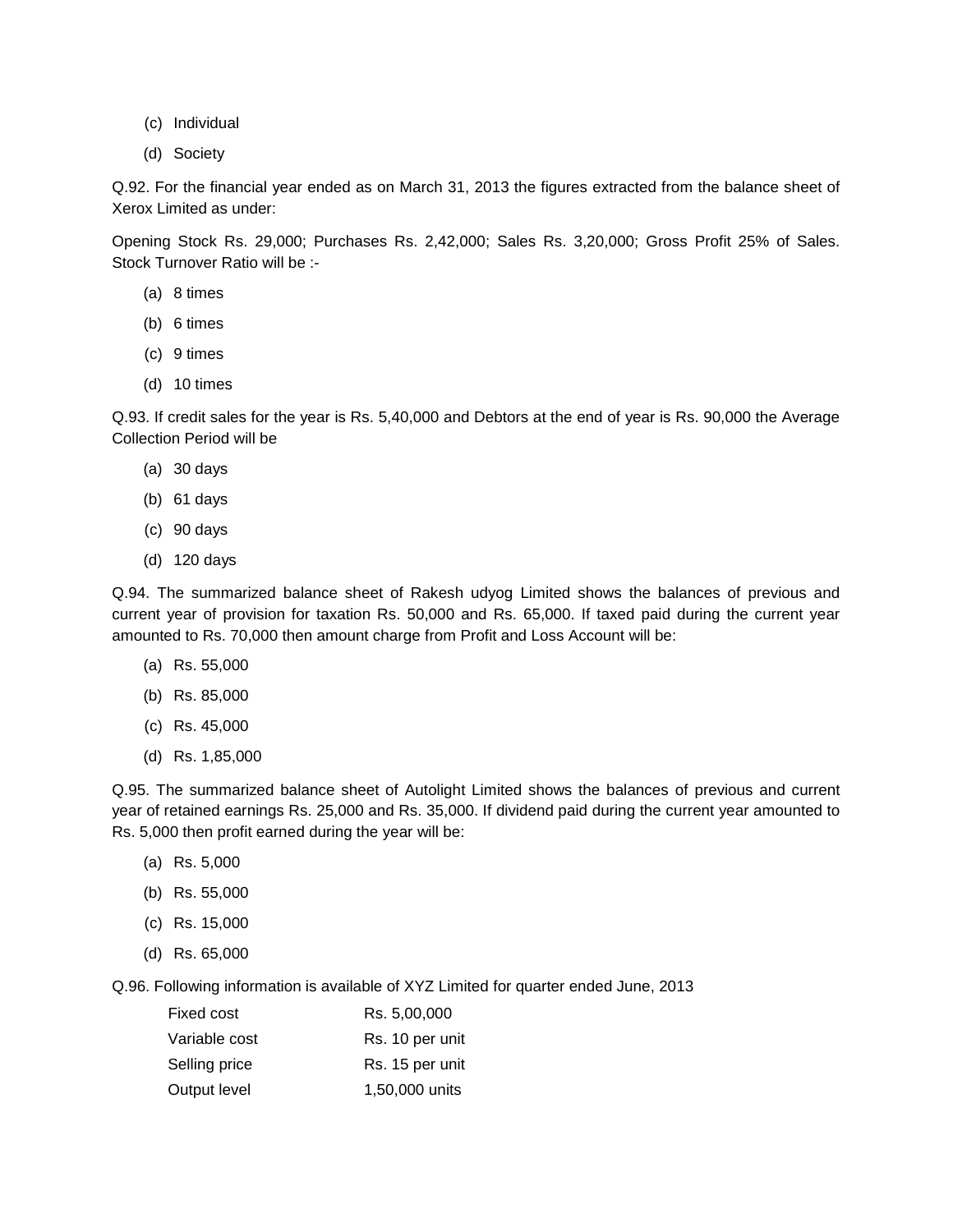What will be amount of profit earned during the quarter using the marginal costing technique?

- (a) Rs. 2,50,000
- (b) Rs. 10,00,000
- (c) Rs. 5,00,000
- (d) Rs. 17,50,000

Q.97. The P/v ratio of a company is 50% and margin of safety is 40%. If present sales is Rs. 30,00,000 then Break Even Point in Rs. will be

- (a) Rs. 9,00,000
- (b) Rs. 18,00,000
- (c) Rs. 5,00,000
- (d) None of the above

Q.98. Following information is available of PQR for year ended March, 2013: 4,000 units in process, 3,800 units output, 10% of input is normal wastage, Rs. 2.50 per unit is scrap value and Rs. 46,000 incurred towards total process cost then amount on account of abnormal gain to be transferred to Costing P&L will be:-

- (a) Rs. 2,500
- (b) Rs. 2,000
- (c) Rs. 4,000
- (d) Rs. 3,500

Q.99. In element-wise classification of overheads, which one of the following is not included —

- (a) Fixed overheads
- (b) Indirect labour
- (c) Indirect materials
- (d) Indirect expenditure.

Q.100. When the sales increase from Rs. 40,000 to Rs. 60,000 and profit increases by Rs. 5,000, the P/V ratio is —

- (a) 20%
- (b) 30%
- (c) 25%
- (d) 40%.